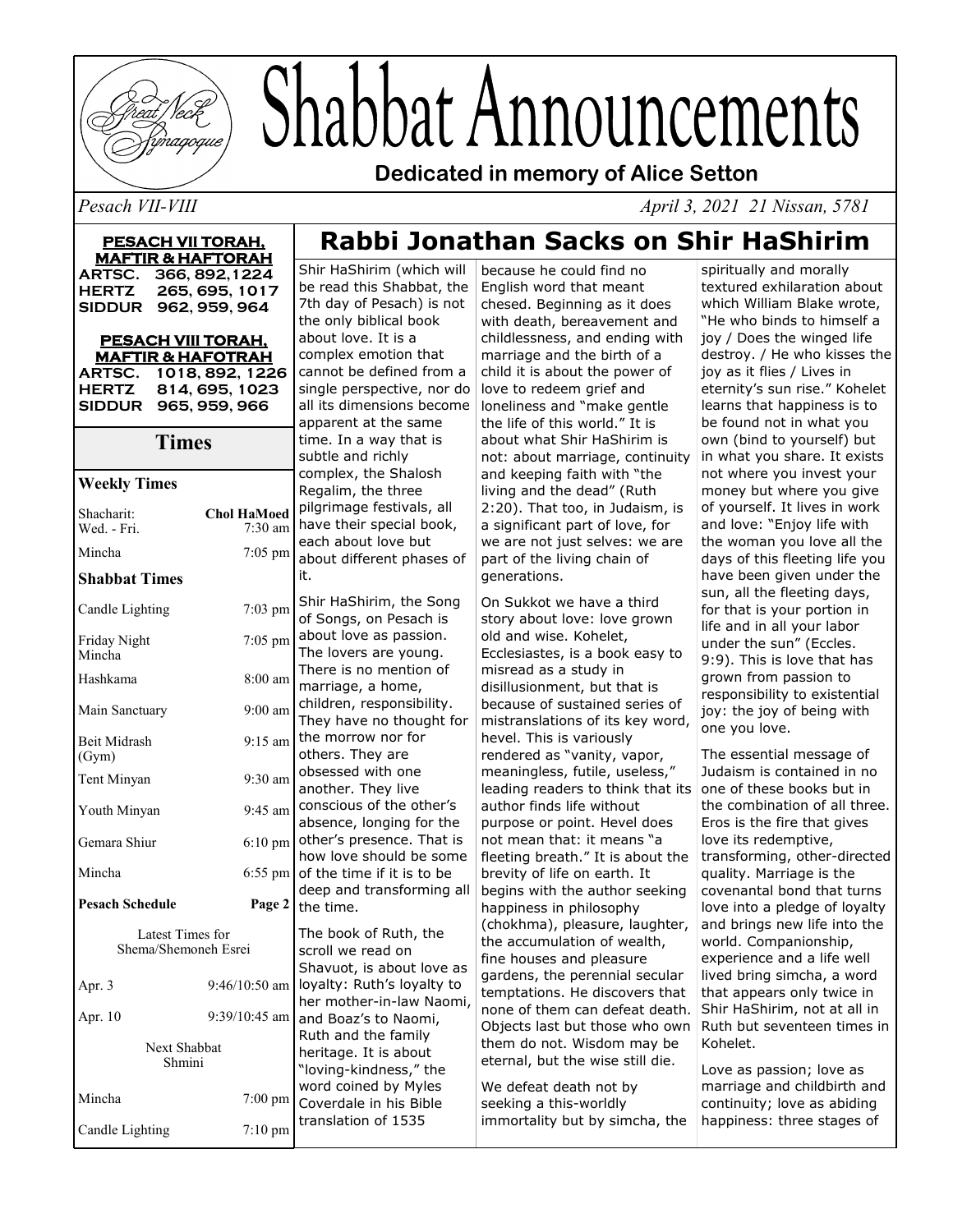| 26 Old Mill Road, Great Neck, NY 11023 (516) 487-6100                                                                                                                                                                                                                                                                                                                                                                                                                  | <b>Shabbat Announcements Pesach 5781</b>                                                                                                                                                                                                                                              |  |
|------------------------------------------------------------------------------------------------------------------------------------------------------------------------------------------------------------------------------------------------------------------------------------------------------------------------------------------------------------------------------------------------------------------------------------------------------------------------|---------------------------------------------------------------------------------------------------------------------------------------------------------------------------------------------------------------------------------------------------------------------------------------|--|
| love, traced out in the course of a life and the course of a<br>year and its seasons: Shir HaShirim in spring, Ruth in<br>harvest time, Kohelet in autumn as the days grow colder<br>and the nights longer. With a wonderful touch of                                                                                                                                                                                                                                  | <b>LAST DAYS OF PESACH SCHEDULE</b>                                                                                                                                                                                                                                                   |  |
| serendipity, Kohelet ends with the advice, "Remember your<br>Creator in the days of your youth, before the days of<br>trouble come and the years approach when you will say, I<br>find no pleasure in them" $(12:1)$ , thus leading us back to<br>youthfulness, spring and the Shir HaShirim where we<br>began.                                                                                                                                                        | Tuesday, March 30th - Friday, April 2nd<br><b>Chol HaMoed</b><br>Shacharit: 7:30 am<br>Mincha: 7:05 pm                                                                                                                                                                                |  |
|                                                                                                                                                                                                                                                                                                                                                                                                                                                                        | <b>Friday Night, March 30th</b><br>Candle Lighting: 7:03 pm<br>Mincha: 7:05 pm                                                                                                                                                                                                        |  |
|                                                                                                                                                                                                                                                                                                                                                                                                                                                                        | Shabbat, April 3rd - Pesach VII<br>Shir HaShirim is recited this morning                                                                                                                                                                                                              |  |
|                                                                                                                                                                                                                                                                                                                                                                                                                                                                        | Hashkama Minyan (Beit Midrash): 8:00 am<br>Main Sanctuary Minyan: 9:00 am<br>Beit Midrash Minyan (Gym): 9:15 am<br>Tent Minyan: 9:30 am<br>Youth Minyan: 9:45 am<br>Grades 1-4 (NSHA Lunchroom): 10:15-11:15 am<br>Tefillah Together Mommy & Me (Beit Midrash):<br>$10:45 - 11:15$ am |  |
|                                                                                                                                                                                                                                                                                                                                                                                                                                                                        | Gemara Shiur: 6:10 pm<br>Mincha: 6:55 pm<br>Candle Lighting & Preparations for 8th day:<br>Not before 8:04 pm                                                                                                                                                                         |  |
|                                                                                                                                                                                                                                                                                                                                                                                                                                                                        | Sunday, April 4th - Pesach VIII<br>Yizkor is recited today                                                                                                                                                                                                                            |  |
|                                                                                                                                                                                                                                                                                                                                                                                                                                                                        | Hashkama Minyan (Beit Midrash): 8:00 am<br>Main Sanctuary Minyan: 9:00 am<br>Beit Midrash Minyan (Gym): 9:15 am<br>Tent Minyan: 9:30 am<br>Youth Minyan: 9:45 am<br>Grades 1-4 (NSHA Lunchroom): 10:15-11:15 am<br>Tefillah Together Mommy & Me (Beit Midrash)                        |  |
| <b>Great Neck Synagogue</b><br>26 Old Mill Road, Great Neck, NY 11023<br>516-487-6100                                                                                                                                                                                                                                                                                                                                                                                  | $10:45 - 11:15$ am<br>Mincha: 7:05 pm<br>Yom Tov concludes: 8:05 pm                                                                                                                                                                                                                   |  |
| Rabbi Dale Polakoff, Rabbi<br>Rabbi Ian Lichter, Assistant Rabbi<br>Rabbi Yehoshua Lefkowitz, Intern Rabbi<br>Dr. Ephraim Wolf, z"l, Rabbi Emeritus<br><b>Yitzy Spinner, Cantor</b><br>Eleazer Schulman, z"l, Cantor Emeritus<br>Rabbi Sholom Jensen, Youth Director<br>Zehava & Dr. Michael Atlas, Youth Directors<br><b>Mark Twersky, Executive Director</b><br>Dr. James Frisch, Assistant Director<br>Jordan Wolf, President<br>Dov Sassoon, Chairman of the Board |                                                                                                                                                                                                                                                                                       |  |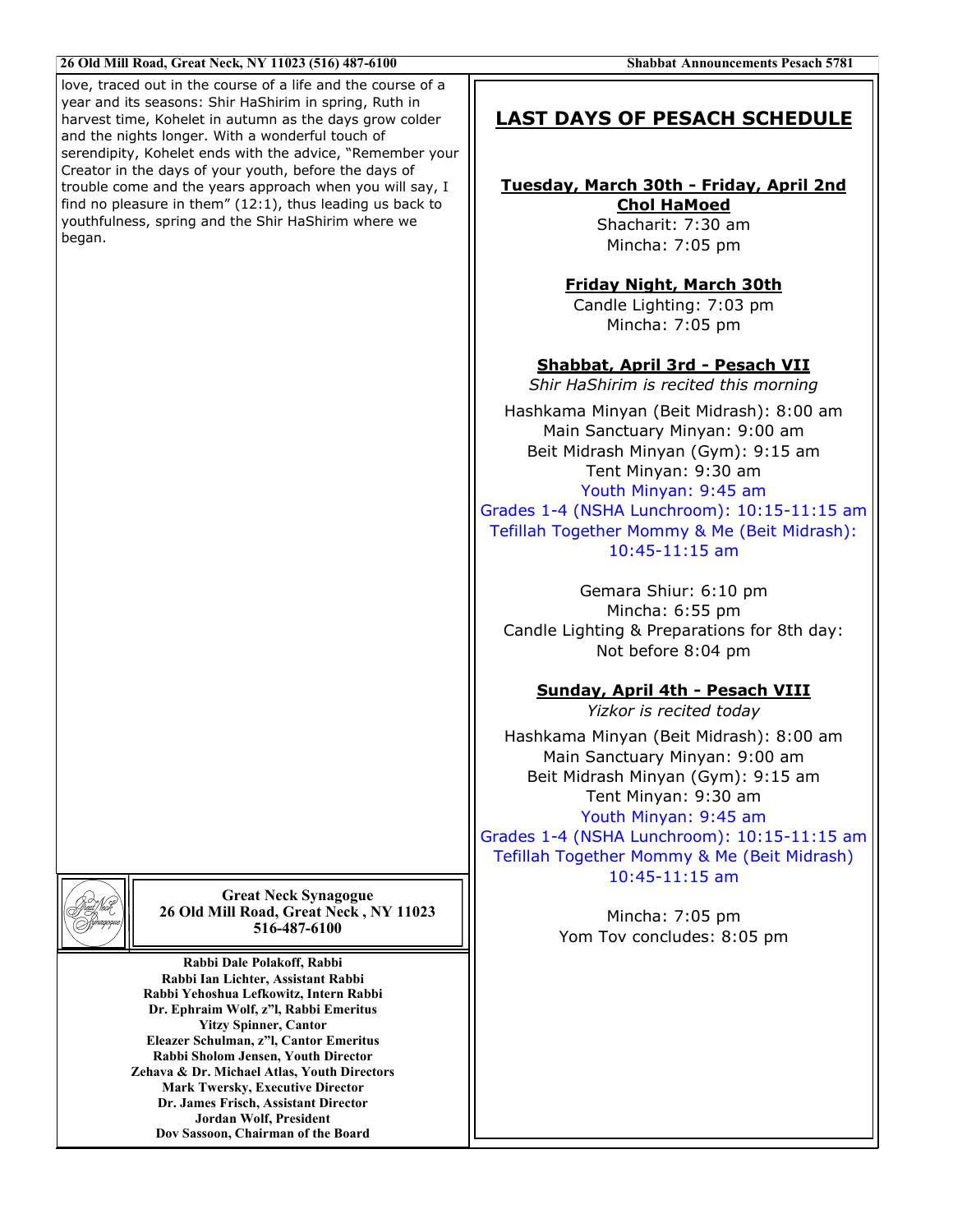#### YOM HASHOAH & ANNUAL RABBINC DIALOGUE

**SAVE THE DATE! SAVE THE DATE! SAVE THE DATE! SAVE THE DATE!** 



### **YOM HASHOAH COMMEMORATION**

**SPECIAL GUEST SPEAKER BRONIA BRANDMAN** 

WILL SHARE HER WARTIME EXPERIENCES AS A YOUNG CHILD IN AUSCHWITZ. **HER RAISON D'ETRE IS TO TELL HER HARROWING STORY** 

# **WEDNESDAY APRIL 7, 2021**

8:00 P.M.

**Great Neck Synagogue SAVE THE DATE! SAVE THE DATE! SAVE THE DATE! SAVE THE DATE!** 

#### **CO-SPONSORED BY:**

**TEMPLE ISRAEL MEN'S CLUB** 

**GREAT NECK SYNAGOGUE MEN'S CLUB** 

**AND TEMPLE BETH-EL'S BROTHERHOOD** 

**ANNUAL RABBINIC** 

**ONLINE-ONLY EVENT SUNDAY, APRIL 18** 10:00 AM

**REGISTER ONLINE** https://bit.ly/2PCctNO

ZOOM LINK WILL BE SENT PRIOR TO THE EVENT

Join Rabbis Dale Polakoff, Tara & Meir Feldman. **& Howard Stecker** for a community event